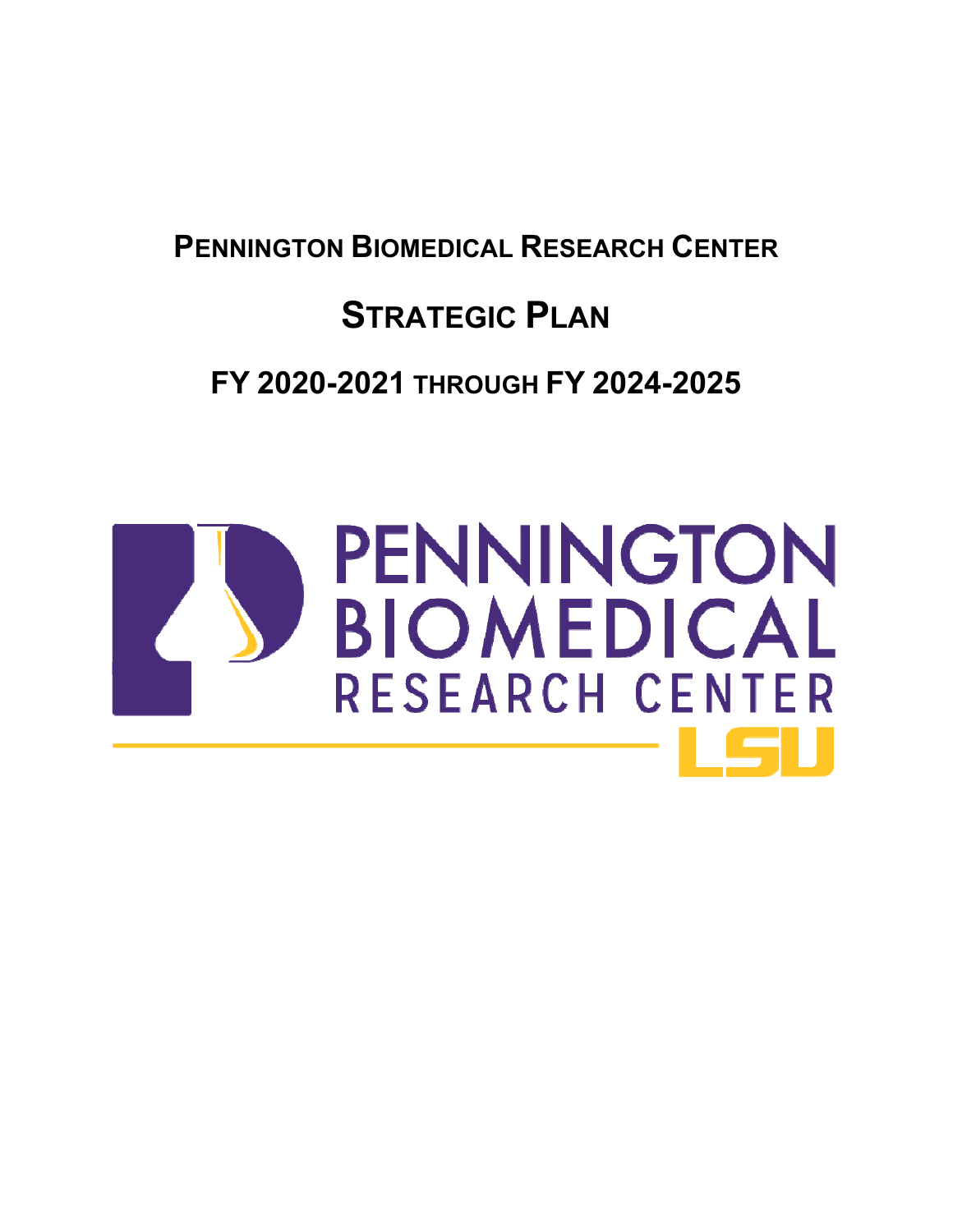## **TABLE OF CONTENTS**

STRATEGIC PLAN WITH PERFORMANCE INDICATOR DOCUMENTATION 3-12

## **APPENDIX**

| PROCESS DOCUMENTATION        |  |
|------------------------------|--|
| PERFORMANCE INDICATOR MATRIX |  |
| STRATEGIC PLAN LINKS         |  |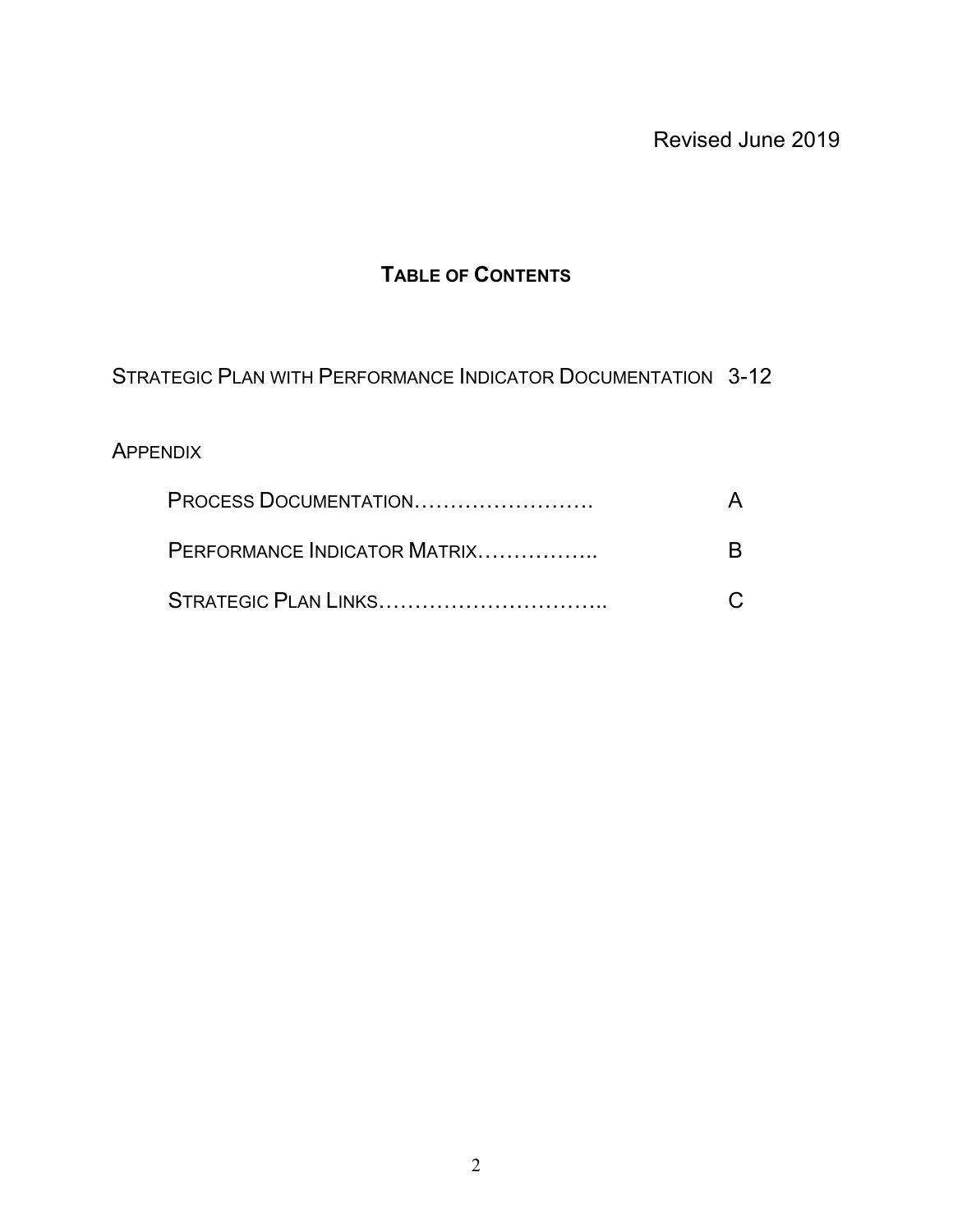## **Vision**

By the year 2025, Pennington Biomedical Research Center (PBRC) will be the leading nutrition and disease prevention research center in the world recognized through its outstanding quality of research, its contribution to scientific discovery, and its commitment to professional and public health education initiatives.

## **Mission**

The mission of the Pennington Biomedical Research Center is to promote healthier lives through research and education in nutrition and preventive medicine.

## **Philosophy**

The philosophy of the Pennington Biomedical Research Center is to attain its mission through the work of the Center's dedicated staff of researchers, technical support personnel, and generous donors by utilizing educated, proactive, and rational decisionmaking practices and upholding the ideals of ethical scientific and administrative conduct.

## **Goals/Objectives/Strategies/and Performance Indicators**

The Pennington Biomedical Research Center has established the following goals to be achieved by the year 2025: 1.) To further our identification as an internationally known leading research institution in nutrition and preventive medicine; 2.) Become a greater force for economic development; and 3.) To improve the education aspect of the Center's mission. The following is a description of objectives and strategies necessary to accomplish these goals, as well as performance indicators.

#### **Goal I. To further our identification as an internationally known leading research institution in nutrition and preventive medicine.**

#### **Objective I.1. To increase the number of faculty and research staff per year for each fiscal year until fiscal year 2025.**

#### **Strategies:**

- 1.) Complete full utilization of the existing facilities to provide more research space.
- 2.) Identify sources of funding for new faculty.
- 3.) Identify and recruit faculty and staff to carry out new and expanded research.

- Input current number of faculty and research staff
- Output number of new faculty and research staff
- Outcome percentage increase in faculty and research staff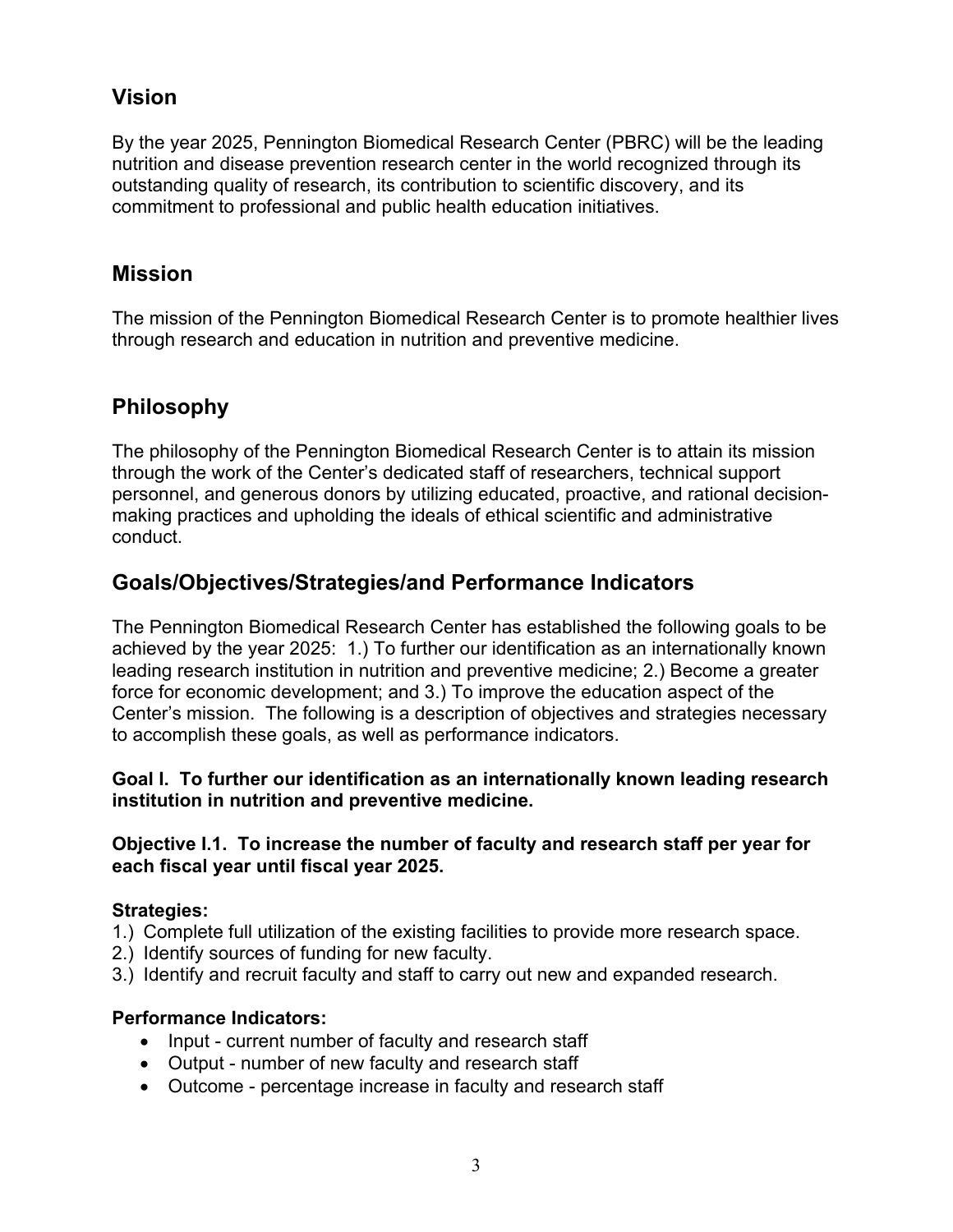- **Indicator Name current number of faculty and research staff**
- LaPAS Code NA
- $\bullet$  Type and level input, supporting
- Rationale measures the currently number of faculty and research staff before the full utilization of the remaining unutilized research facilities
- Use internally by management as a base of comparison
- Clarity research staff includes all employees except faculty, administrative, and O&M staff
- Validity, Reliability, and Accuracy not audited by the Office of the Legislative Auditor; reliable records ascertained through HRS system on LSU System of Record and PBRC personnel records
- Data Source, Collection, and Reporting HRM department uses personnel database and HRS System on LSU System of Record to report numbers on a quarterly basis
- Calculation Methodology personnel counts available from reports run from HRS System on LSU System of Record
- Scope aggregate
- Caveats NA
- Responsible Person Sharon Hebert, Director of HRM, 763-3024, [Sharon.Hebert@pbrc.edu.](mailto:Sharon.Hebert@pbrc.edu)
- **Indicator Name number of new faculty and research staff**
- LaPAS Code NA
- $\bullet$  Type and level output, supporting
- Rationale measures the number of new faculty and research staff employed as additional research space becomes available
- Use used internally to compare to base to help determine growth of the research center
- Clarity research staff includes all employees except faculty, administrative, and O&M staff
- Validity, Reliability, and Accuracy not audited by the Office of the Legislative Auditor; reliable records ascertained through HRS system on LSU System of Record and PBRC personnel records
- Data Source, Collection, and Reporting HRM department uses personnel database and LSU System of Record to report numbers on a quarterly basis
- Calculation Methodology personnel counts available from reports run from HRS System on LSU System of Record
- Scope disaggregate
- Caveats NA
- Responsible Person Sharon Hebert, Director of HRM, 763-3024, [Sharon.Hebert@pbrc.edu.](mailto:Sharon.Hebert@pbrc.edu)
- **Indicator Name percentage increase in faculty and research staff**
- LaPAS Code NA
- Type and level outcome, supporting
- Rationale measures the percentage change/increase in the number of new faculty and research staff as the Center expands its research facilities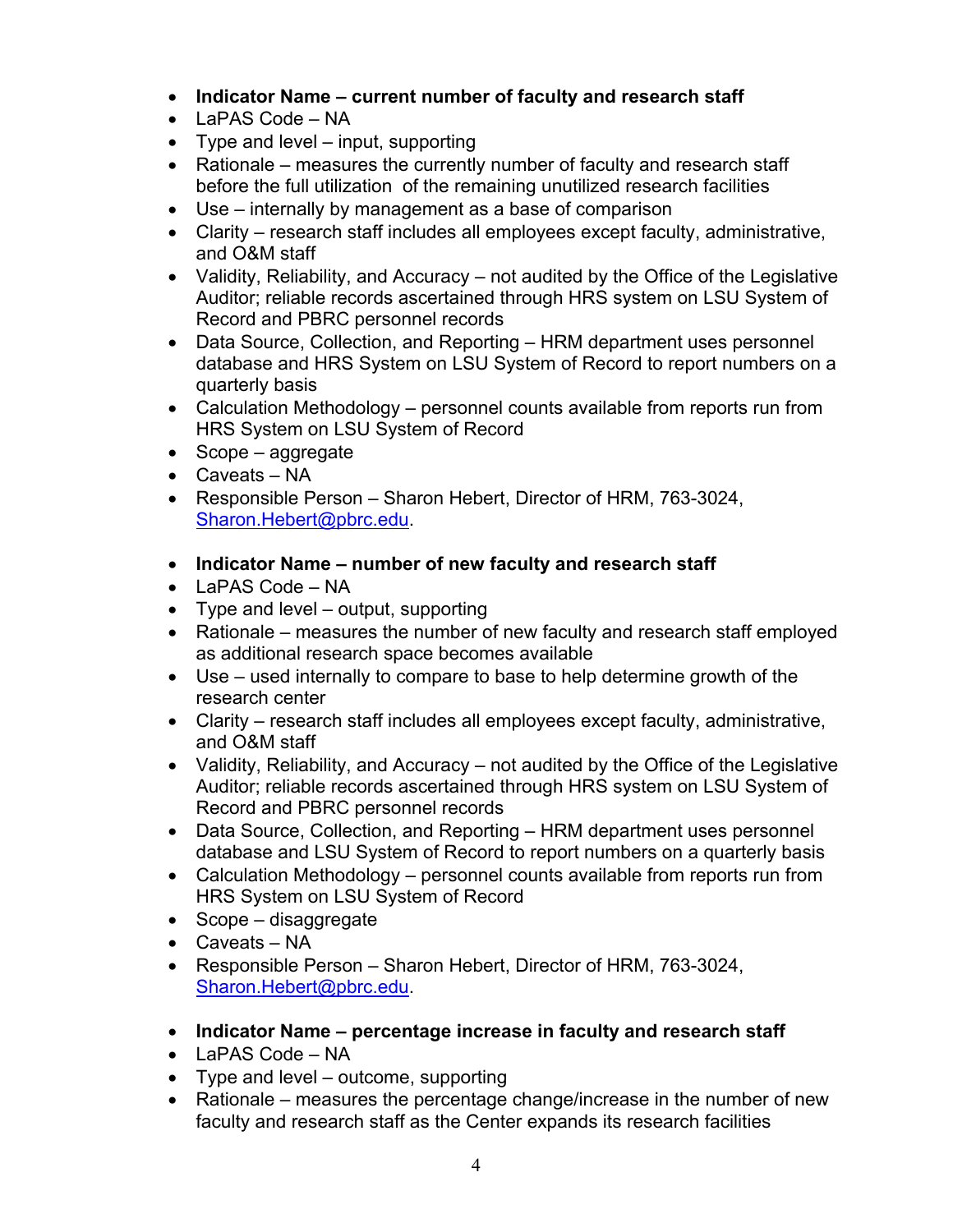- Use to show PBRC as an economic development force by creating new jobs
- Clarity research staff includes all employees except faculty, administrative, and O&M staff
- Validity, Reliability, and Accuracy not audited by the Office of the Legislative Auditor; reliable records ascertained through HRS system on LSU System of Record and PBRC personnel records
- Data Source, Collection, and Reporting HRM department uses personnel database and HRS System on LSU System of Record to generate numbers; they compare these personnel counts to previous counts to determine percentage changes on a quarterly basis
- Calculation Methodology personnel counts available from reports run from HRS System on LSU System of Record
- Scope disaggregate
- Caveats NA
- Responsible Person Sharon Hebert, Director of HRM, 763-3024, [Sharon.Hebert@pbrc.edu.](mailto:Sharon.Hebert@pbrc.edu)

## **Goal II. Become a greater force for economic development.**

#### **Objective II.1: Increase sponsored research funding over the five- year period of FY 2020-2021 through 2024-2025.**

## **Strategies:**

- 1. Increase the number of proposals submitted by research staff.
- 2. Help young investigators attain initial independent funding.
- 3. Develop interactions within PBRC, and with LSU and A& M College, LSUHSC New Orleans, LSUHSC Shreveport, AgCenter, and other LSU campuses that will lead to additional grant funding.
- 4. Attract additional investigators.

- Input the number of proposals submitted
- Output the number of funded proposals
- Outcome the increase in non-state funding
	- **Indicator Name the number of proposals submitted**
	- $\bullet$  LaPAS Code 13083
	- Type and level input, general performance information
	- Rationale measures the number of proposals submitted for review
	- Use demonstrates how PBRC is actively pursuing its goals of becoming a greater force for economic development
	- Clarity yes, indicator clearly identifies what is being measured
	- Validity, Reliability, and Accuracy  $-$  yes, audited by the Office of the Legislative Auditor in 2003 in relation to the Exceptional Performance and Efficiency Incentive Program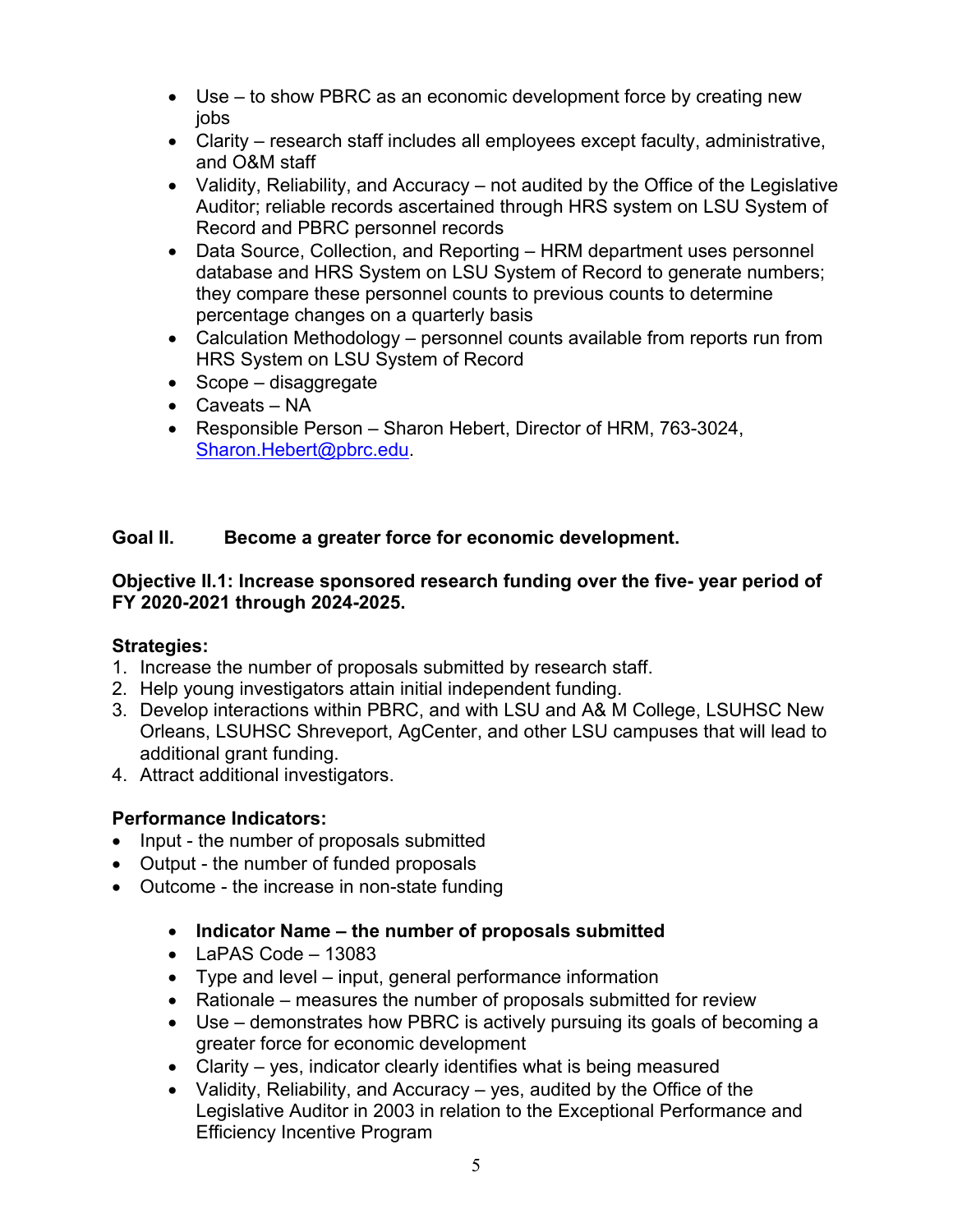- Data Source, Collection, and Reporting information is entered in the sponsored projects database daily as proposals are submitted; information is summarized and reported quarterly and annually
- Calculation Methodology numbers calculated from entries into sponsored projects database and checked against actual proposal files
- Scope aggregate
- Caveats because of multiple year grant awards, we could occasionally experience quarters in which the number of proposals in not increased, but the non-state funding is increased
- Responsible Person Kelly Pitre, Director of Sponsored Projects, 763-2518, [Grants@pbrc.edu.](mailto:Grants@pbrc.edu)
- **Indicator Name the number of funded proposals**
- LaPAS Code 9929
- Type and level output, key indicator
- Rationale measures how many grants and contracts are awarded to fund researchers' work
- Use demonstrates how PBRC is a force for economic development
- Clarity yes, indicator clearly identifies what is being measured
- Validity, Reliability, and Accuracy  $-$  yes, audited by the Office of the Legislative Auditor in 2003 in relation to the Exceptional Performance and Efficiency Incentive Program
- Data Source, Collection, and Reporting collect and enter information into sponsored projects database as grant awards are received; numbers are summarized and reported quarterly and annually
- Calculation Methodology numbers are determined from the sponsored projects database and checked against proposal/grant award files
- Scope disaggregate
- Caveats it is possible that while the number of funded proposals could decrease, the monetary value of the funded proposals could increase
- Responsible Person Kelly Pitre, Director of Sponsored Projects, 763-2518, [Grants@pbrc.edu.](mailto:Grants@pbrc.edu)
- **Indicator Name increase in non-state funding**
- LaPAS Code 7344
- Type and level outcome, key indicator
- Rationale measures the percentage increase in funding from non-state sources
- Use demonstrates how PBRC is a driving force for economic development
- Clarity yes, indicator clearly identifies what is being measured
- Validity, Reliability, and Accuracy  $-$  yes, audited by the Office of the Legislative Auditor in 2003 in relation to the Exceptional Performance and Efficiency Incentive Program
- Data Source, Collection, and Reporting information collected from the sponsored projects database and the financial reports is summarized and reported quarterly and annually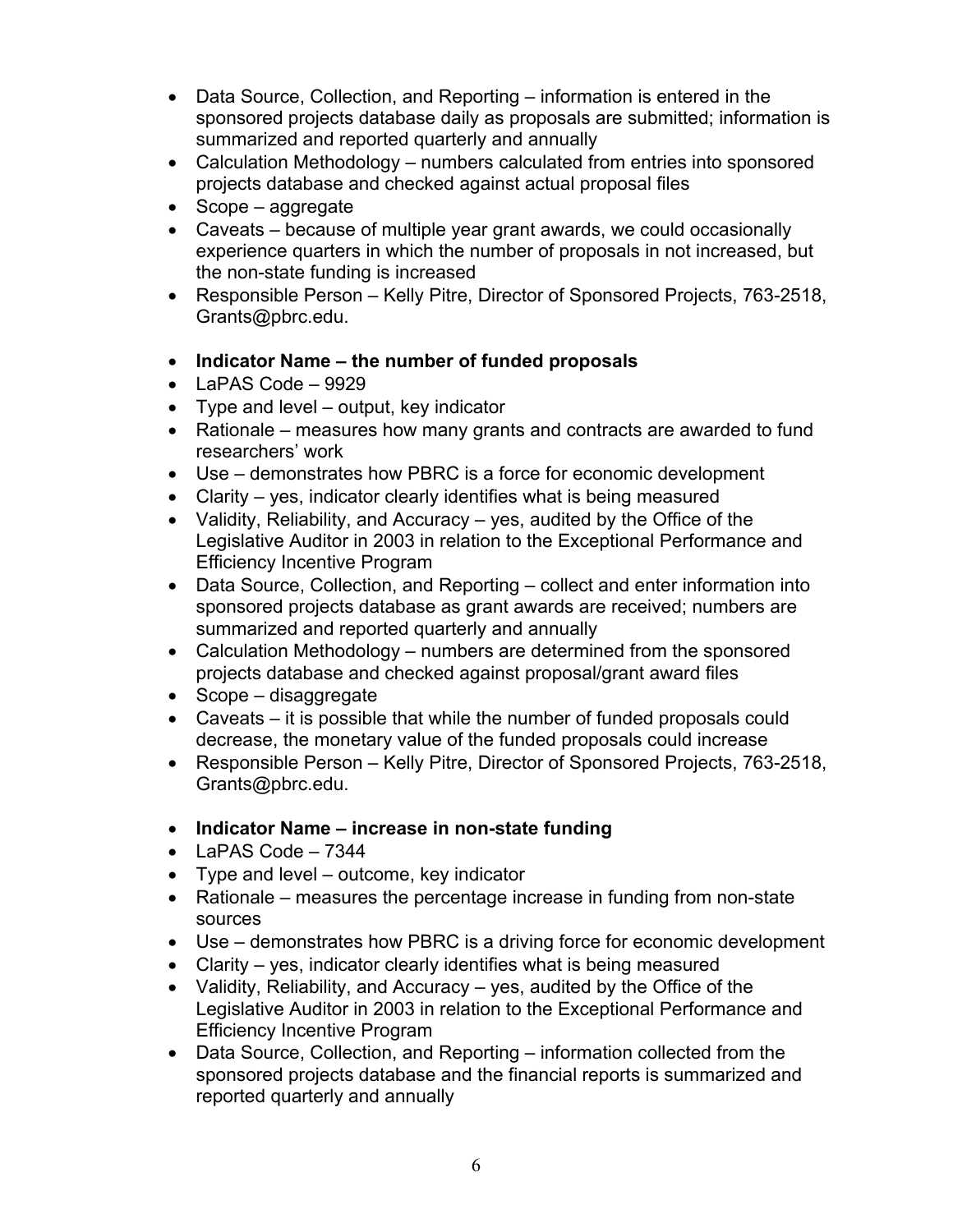- Calculation Methodology numbers collected from sponsored projects database and financial reports to determine percentage increase
- Scope disaggregate
- Caveats NA
- Responsible Person Monica.Mougeot, Director of Fiscal Operations, 763- 0915, [Monica.Mougeot@pbrc.edu.](mailto:Monica.Mougeot@pbrc.edu)

**Objective II.2: Increase funding through contract research, technology transfer, and business development over the five-year period of FY 2020-21 through 2024- 25.** 

#### **Strategies:**

- 1. Increase the number of clinical trials for pharmaceutical companies.
- 2. Develop more contract research.
- 3. Increase the number of patent applications and awards, software, published works and other copyrights, and other intellectual property marks and rights (trademarks, trade names, know-how).
- 4. Become more involved in product development and high tech services.
- 5. Increase the number of SBIR/STTR grant proposals (Small business biotechnology research grants and technology transfer grants) and Material Transfer Agreements (MTAs).
- 6. Continue to leverage the Louisiana Clinical and Translational Science (LA CaTS) initiative in collaboration with the LSU Health Sciences Centers in New Orleans and Shreveport, Southern University, LSU A&M and with other Louisiana higher education institutions and private medical centers to develop the clinical and translational research capacity within Louisiana.

- Input number of clinical trial proposals submitted to potential sponsors
- Output number of clinical trial grant proposals funded
- Outcome Increase in contract funding
	- **Indicator Name number of clinical trial proposals submitted to potential sponsors**
	- $\bullet$  LaPAS Code 13084
	- Type and level input, general performance information
	- Rationale measures the number of attempts to increase contract funding
	- Use demonstrates how PBRC is working to become a stronger force for economic development
	- Clarity yes, indicator clearly identifies what is being measured
	- Validity, Reliability, and Accuracy yes, has been audited by the Office of the Legislative Auditor in relation to the Exceptional Performance and Efficiency Incentive Program
	- Data Source, Collection, and Reporting information is entered into sponsored projects database as proposals are submitted and the data is reported quarterly and annually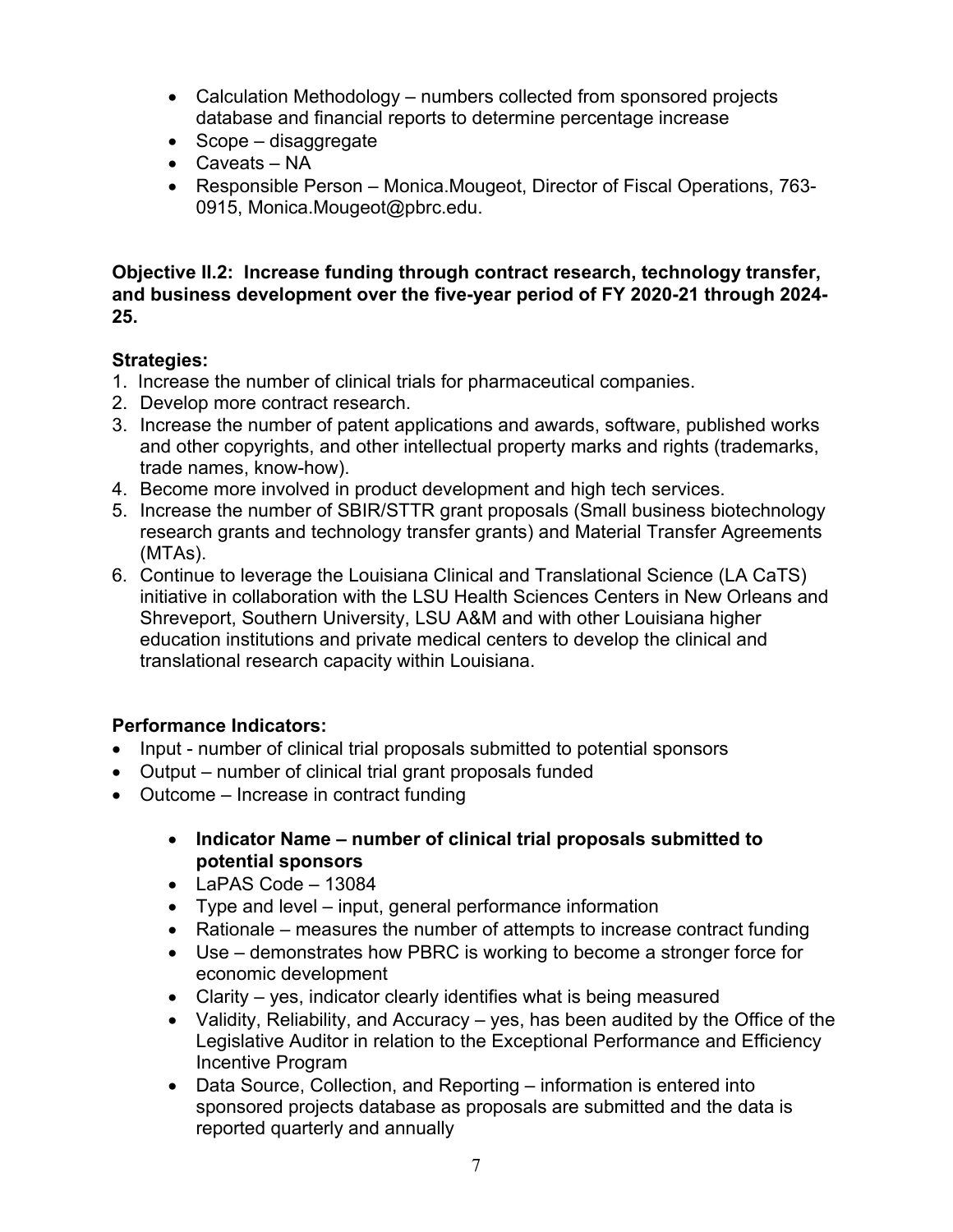- Calculation Methodology numbers collected from sponsored projects database and checked against actual proposal files
- $\bullet$  Scope aggregate
- Caveats NA
- Responsible Person –Kelly Pitre, Director of Sponsored Projects, 763-2518, [Grants@pbrc.edu.](mailto:Grants@pbrc.edu)
- **Indicator Name number of clinical trial grant proposals funded**
- $\bullet$  LaPAS Code 7346
- Type and level output, key indicator
- Rationale measures how many clinical trial proposals are actually funded
- Use demonstrates how PBRC is a catalyst for economic development
- Clarity yes, indicator clearly identifies what is being measured
- Validity, Reliability, and Accuracy  $-$  yes, audited by the Office of the Legislative Auditor in 2003 in relation to the Exceptional Performance and Efficiency Incentive Program
- Data Source, Collection, and Reporting collect and enter information into sponsored projects database as contracts are received; numbers are summarized and reported quarterly and annually
- Calculation Methodology numbers are determined from the sponsored projects database and checked against proposal/contract award files
- Scope disaggregate
- Caveats could be possible for the number of clinical trial awards to decrease, while the dollar value of the actual awards increases
- Responsible Person Kelly Pitre, Director of Sponsored Projects, 763-2518, [Grants@pbrc.edu.](mailto:Grants@pbrc.edu)
- **Indicator Name percentage increase in contract funding**
- LaPAS Code NA
- Type and level outcome, supporting
- Rationale measures the percentage increase in contract funding
- Use to demonstrate how PBRC is a catalyst for economic development
- Clarity yes, indicator clearly identifies what is being measured
- Validity, Reliability, and Accuracy yes, audited by the Office of the Legislative Auditor in 2003 in relation to the Exceptional Performance and Efficiency Incentive Program
- Data Source, Collection, and Reporting sponsored projects staff gathers information from sponsored projects database on a quarterly and annual basis
- Calculation Methodology numbers collected from Sponsored Projects database to determine percentage increases
- Scope disaggregate
- Caveats NA
- Responsible Person Kelly Pitre, Director of Sponsored Projects, 763-2518, [Grants@pbrc.edu.](mailto:Grants@pbrc.edu)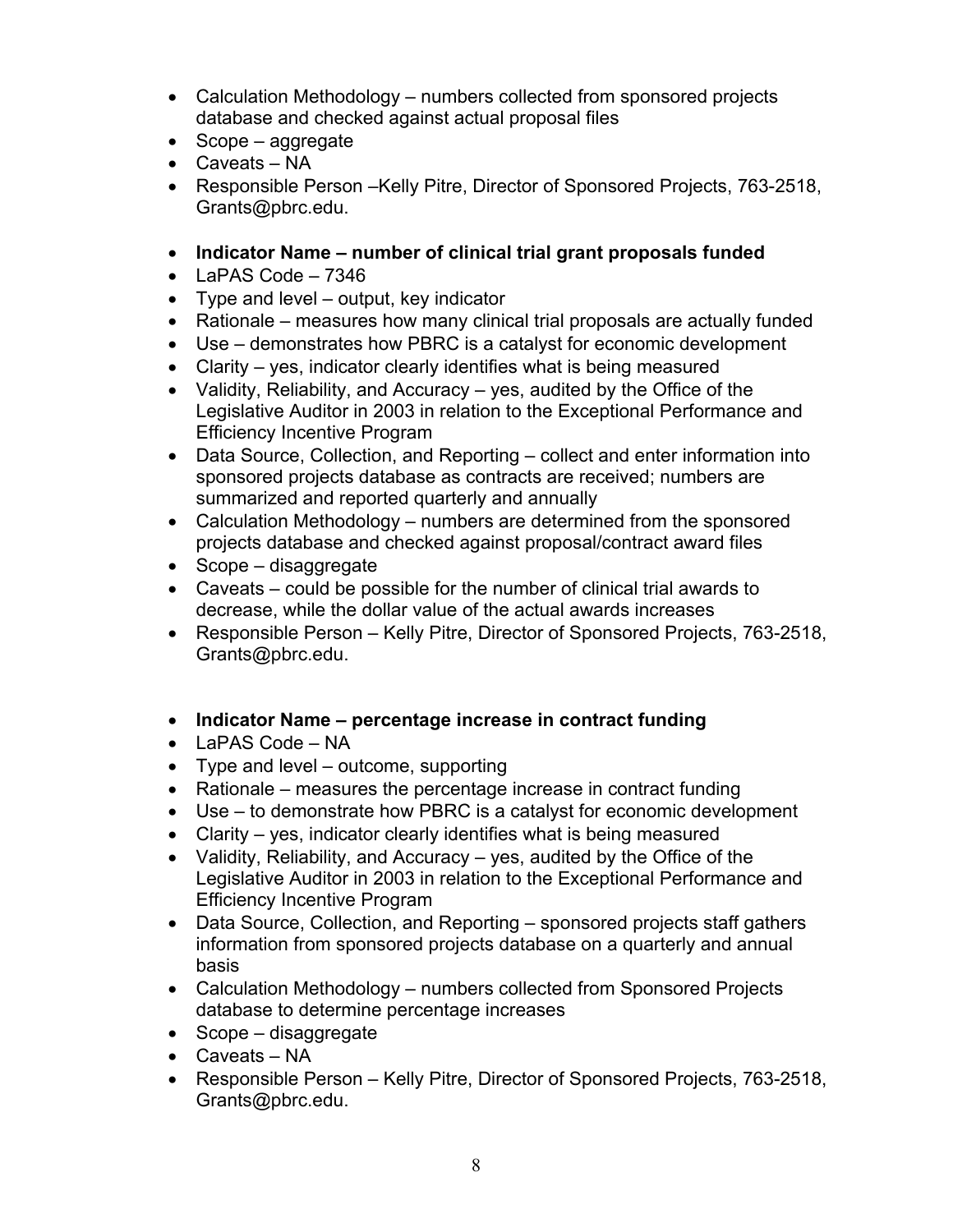**Goal III. To improve the education aspect of the Pennington Biomedical Research Center's mission.** 

#### **Objective III. 1. Enhance and expand the Pennington Biomedical Research Center's post-doctoral training program to increase the number of post-doctoral researchers.**

### **Strategies:**

- 1. Expand recruitment efforts to attract outstanding young investigators to serve as post-doctoral researchers.
- 2. Acquire additional post-doctoral training grants from the National Institutes of Health and other sources.
- 3. Enlist the Pennington Biomedical Research Foundation to establish an endowed post-doctoral fellowship fund.
- 4. Create additional joint appointments with LSU-BR campus and other LSU campuses to increase the number of shared post doctoral appointments.

- Input-number of positions created
- Output-number of post-doctoral researchers hired
- Outcome-Increase in number of post-doctoral researchers on staff
	- **Indicator Name number of positions created**
	- LaPAS Code NA
	- Type and level  $-$  input, supporting
	- Rationale measures the number of post-doctoral researcher positions created
	- Use demonstrates how PBRC is working to achieve the educational portion of it's mission
	- Clarity yes, indicator clearly identifies what is being measured
	- Validity, Responsibility, and Accuracy not audited by the Office of the Legislative Auditor; use HRM System on LSU System of Record
	- Data Source, Collection, and Reporting HRM collects information from the HRM System/database and reports quarterly
	- Calculation Methodology tally number of positions created and advertised
	- Scope aggregate
	- Caveats NA
	- Responsible Person Sharon Hebert, Director of HRM, 763-3024, [Sharon.Hebert@pbrc.edu.](mailto:Sharon.Hebert@pbrc.edu)
	- **Indicator Name number of post-doctoral researchers hired**
	- LaPAS Code NA
	- Type and level output, supporting
	- Rationale measures progress toward the goal by counting number of new post-doctoral researchers hired
	- Use demonstrates how PBRC is working to achieve the educational portion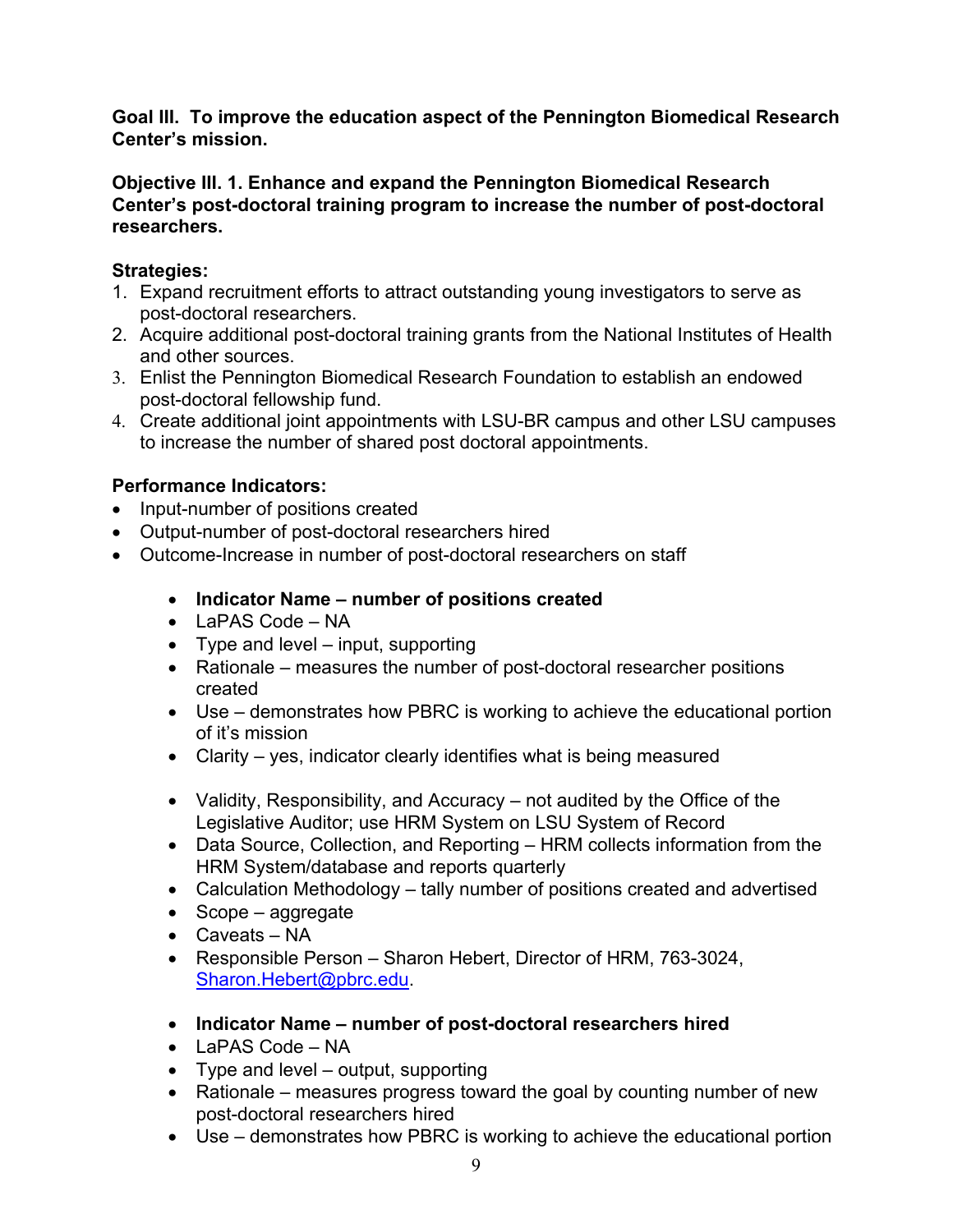of it's mission

- Clarity yes, indicator clearly identifies what is being measured
- Validity, Responsibility, and Accuracy not audited by the Office of the Legislative Auditor; retrieve numbers from HRM System on LSU System of Record; compare numbers from System of Record to number of post-doctoral researchers maintained by PBRC education department
- Data Source, Collection, and Reporting HRM office retrieves employee counts from HRM System on LSU System of Record and reports information on a quarterly basis
- Calculation Methodology tally number of new post-doctoral hires
- Scope disaggregate
- Caveats NA
- Responsible Person Sharon Hebert, Director of HRM, 763-3024, [Sharon.Hebert@pbrc.edu.](mailto:Sharon.Hebert@pbrc.edu)
- **Indicator Name increase in number of post-doctoral researchers on staff**
- LaPAS Code NA
- Type and level outcome, supporting
- Rationale measures the increase in post-doctoral researchers hired through various departments
- Use demonstrates how PBRC is fulfilling the education portion of its mission
- Clarity yes, indicator clearly identifies what is being measured
- Validity, Responsibility, and Accuracy not audited by Office of the Legislative Auditor; numbers generated from HRM System on LSU System of Record; compare to number maintained by PBRC education department
- Data Source, Collection, and Reporting HRM department retrieves employee counts from HRM System on LSU System of Record on a quarterly basis
- Calculation Methodology compare post-doctoral researcher counts from quarter to quarter to determine increase
- Scope disaggregate
- Caveats NA
- Responsible Person Sharon Hebert, Director of HRM, 763-3024, [Sharon.Hebert@pbrc.edu.](mailto:Sharon.Hebert@pbrc.edu)

#### **Objective III.2**: **Increase local and scientific community participation in programs offered through PBRC.**

#### **Strategies:**

- 1. Maintain and improve our comprehensive website at PBRC which would include links to other non-commercial sites for reliable nutrition and preventive medicine information, increase our visibility in the lay and research communities, provide a comprehensive listing of faculty/staff and ongoing research.
- 2. Continue offering conferences and workshops developed by PBRC staff, such as the Diabetes Lecture Series which is open to the general public, the Visiting Speaker's Program open the university/academic community, and the Pennington Symposium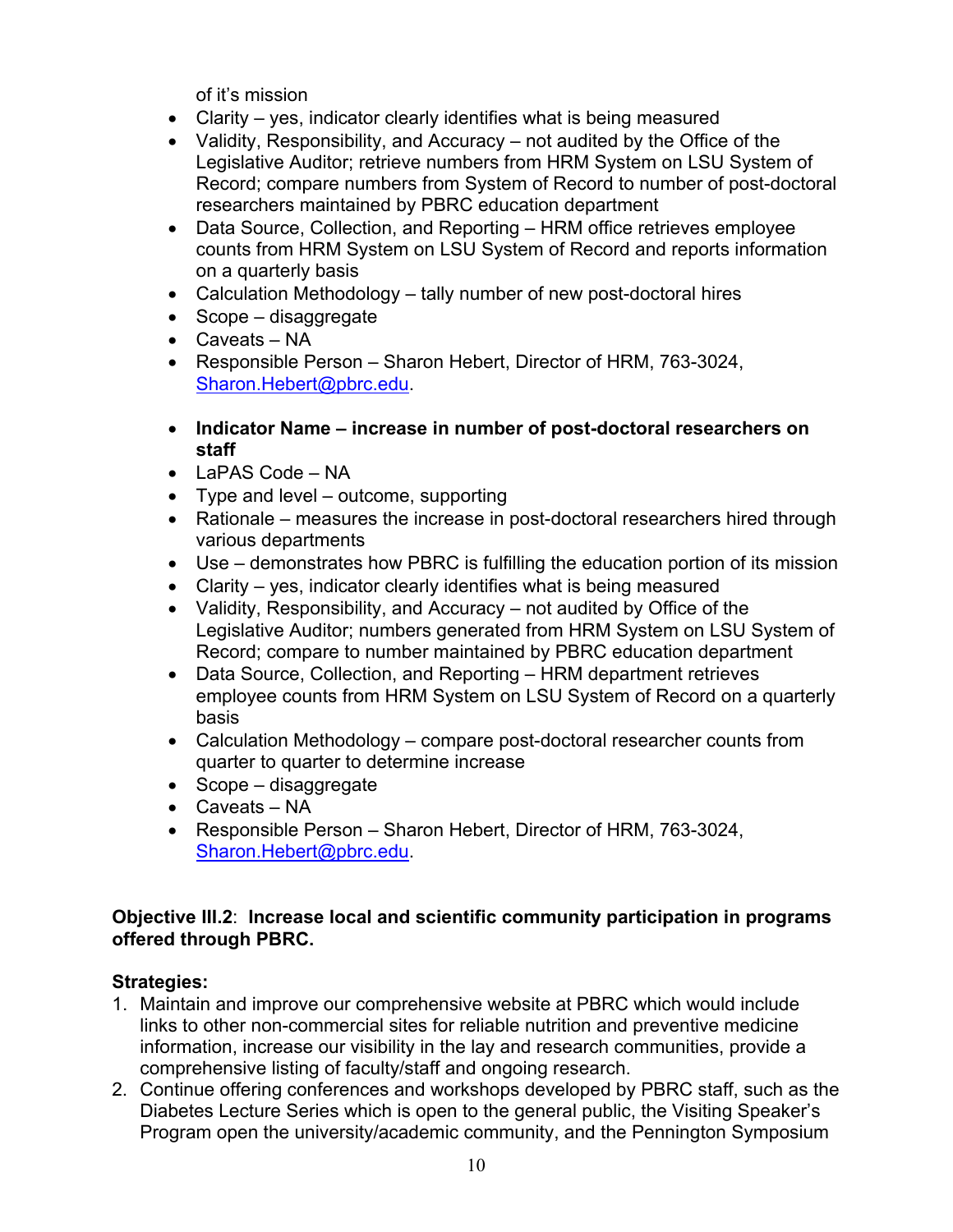Series, which are by invitation only to the world's leading scientific leaders, and other community-based lay symposia.

- 3. Continue to participate in offsite community health programs and screenings.
- 4. Develop distance learning and other technology based professional and education programs such as PBRC and the LSU Ag Center's nutrition series to train cooperative extension agents and provide community education via the web.

#### **Performance Indicators:**

- Input number of people who currently participate in programs
- Output number of new participants
- Outcome increased percentage in participation
	- **Indicator Name number of people who currently participate in programs**
	- LaPAS Code 7348
	- Type and level input, key
	- Rationale measures the number of people who participate in programs
	- Use demonstrates how PBRC is achieving its goal of improving the education portion of its mission
	- Clarity yes, indicator clearly identifies what is being measured
	- Validity, Responsibility, and Accuracy yes, has been audited by Office of the Legislative Auditor in 2003 in relation to the Exceptional Performance and Efficiency Incentive Program
	- Data Source, Collection, and Reporting numbers collected and reported quarterly from communications staff, education department, clinical trials/recruiting department, and conference center staff; these groups report number of attendees at lectures and programs
	- Calculation Methodology head counts taken at various events
	- Scope aggregate
	- Caveats NA

 $\bullet$ 

- Responsible Person The Assistant Director of Officer of Fiscal Operations collects numbers from individual units and reports a collective number. Niki Hays, 763-3095, [Niki.Hays@pbrc.edu.](mailto:Niki.Hays@pbrc.edu)
- **Indicator Name number of new participants**
- LaPAS Code NA
- Type and level output, supporting
- Rationale measures response to effort; i.e. how many new or additional people participated
- Use demonstrates how PBRC is achieving the education portion of its mission
- Clarity yes, indicator clearly identifies what is being measured
- Validity, Responsibility, and Accuracy yes, audited by the Office of the Legislative Auditor in 2003 in relation to the Exceptional Performance and Efficiency Incentive Program
- Data Source, Collection, and Reporting numbers collected and reported quarterly from communications staff, education department, clinical